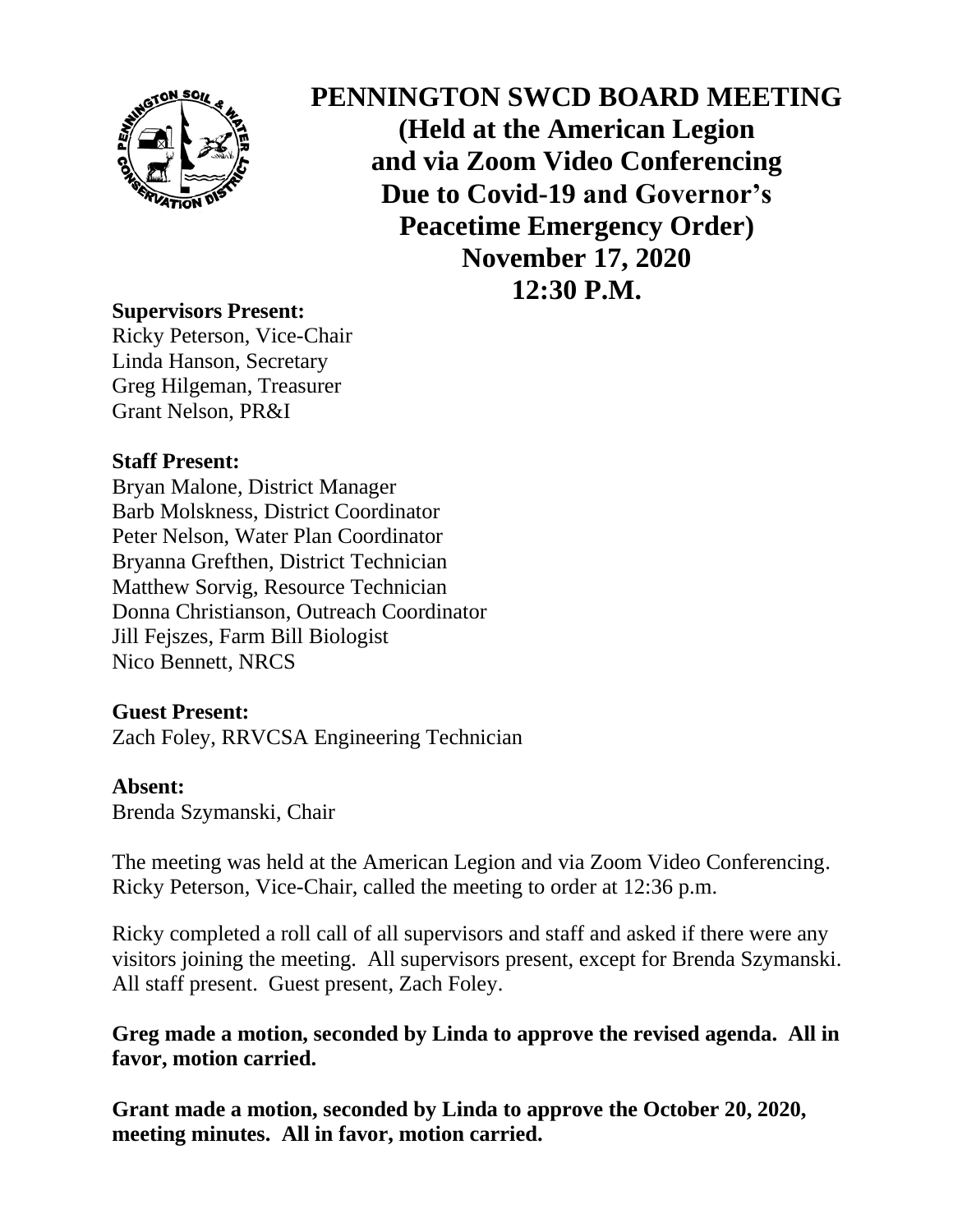November 17, 2020 Minutes

Barb reviewed the October 2020 Financial Report. **Grant made a motion, seconded by Greg to approve the October 2020 Financial Report. All in favor, motion carried.**

**Linda made a motion, seconded by Grant to approve payment of the following bills:**

| <b>Chase Card Service</b>     | 475.14     |
|-------------------------------|------------|
| <b>RMB</b> Labs               | 912.00     |
| <b>Verizon</b>                | 50.16      |
| <b>Peterson Company Ltd</b>   | \$2,825.00 |
| All in favor, motion carried. |            |

Barb reviewed the 2019 audit with the Board. A Fund Balance decrease of \$1,228.20 was recommended due to a change in salaries payable for the end of the year. After adjustments were made, the new 2019 Fund Balance is \$338,339.00. **Greg made a motion, seconded by Grant to approve the 2019 audit as presented by Peterson Company LTD. All in favor, motion carried.** 

**Linda made a motion, seconded by Greg to pay the MDA 2021 Nursery Stock Dealer Certificate renewal of \$350.00. All in favor, motion carried.**

**Grant made a motion, seconded by Linda to pay the following percent-based Buffer Cost-share contract: BFY18-77 Kyle Mehrkens \$ 3,799.14 All in favor, motion carried.**

**Greg made a motion, seconded by Grant to pay the following percent-based Buffer Cost-share contract: BFY18-93 Kevin Wilde \$ 893.09 All in favor, motion carried.**

**Greg made a motion, seconded by Grant to make a partial payment on Pennington County contract CWF16-01 in the amount of \$10,500.00 for SWIs installed on the CD96-21-16 Project contingent upon the invoice being corrected to reflect that amount. All in favor, motion carried.**

Bryan Malone, District Manager, submitted his resignation to the Board effective November 30, 2020. He proposed working one day per week for Pennington SWCD through the transition and eLINK reporting period. **Grant made a motion, seconded by Linda to accept Bryan Malone's letter of resignation effective November 30,**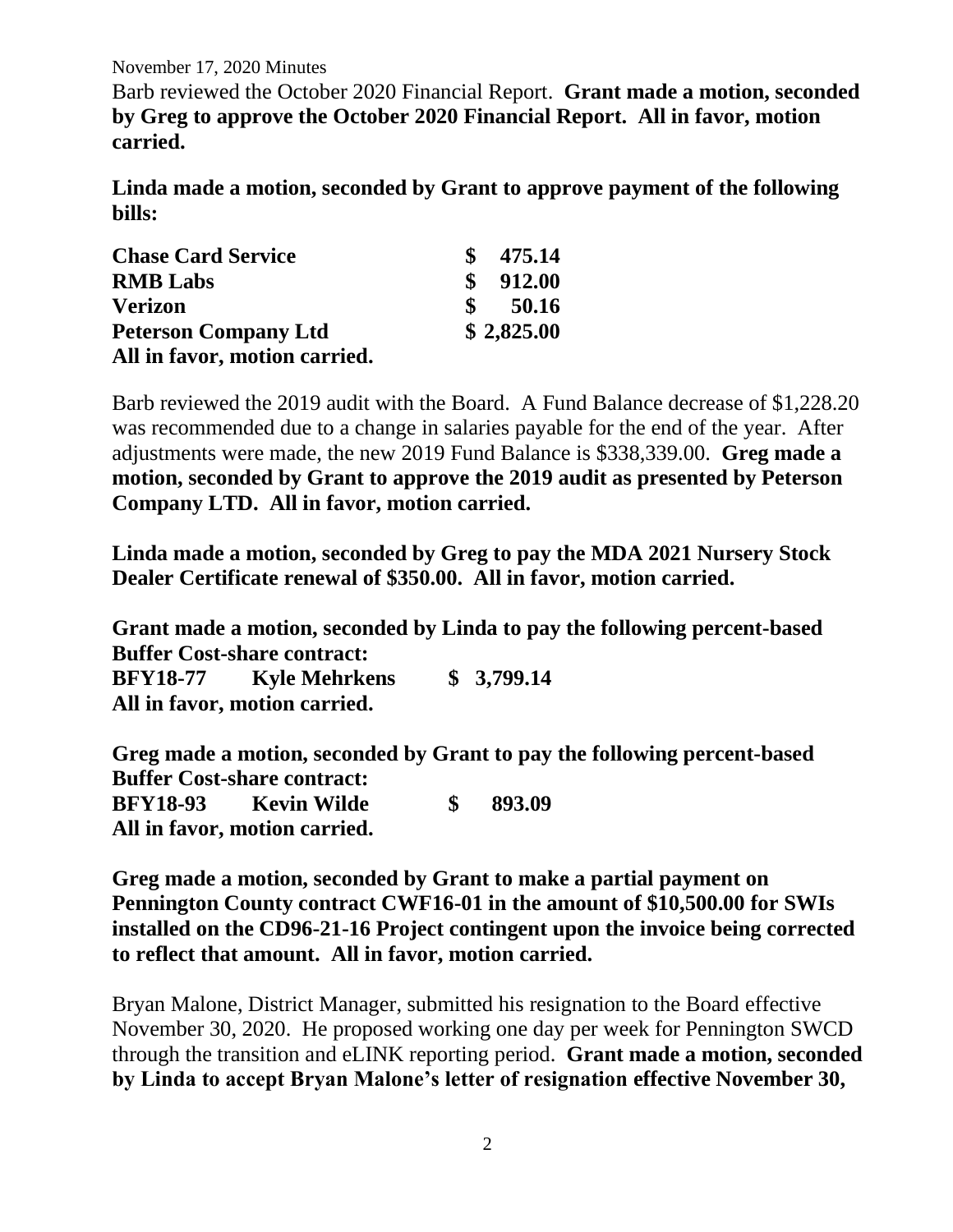#### November 17, 2020 Minutes

# **2020, changing his regular full-time status to intermittent for hours worked during the transition and reporting period. All in favor, motion carried.**

Clarification about COVID-19 leave was discussed. When paid leave is required due to a COVID-19 cause, employees should code their time to administrative leave.

The Personnel Committee (Grant, Linda, and Bryan) will meet on Monday, December  $14<sup>th</sup>$ , at 10 a.m. Venue to be determined.

Bryan discussed the revenues and expenses of the 2020 Tree Program. He will review this information and present a recommendation for new pricing at the December meeting.

The MASWCD Convention will be held virtually this year on Tuesday, December 8<sup>th</sup>, from 9 a.m. until noon. More information regarding the event is expected shortly.

Some possible ideas for the 2021 Planning Meeting are:

- Reorganization of staff duties
- History training for new supervisors and staff
- NRCS and federal conservation programs under a new president
- Two new county commissioners

**Linda made a motion, seconded by Grant to purchase \$30 Hugo's gift cards for the rainfall monitors. All in favor, motion carried.**

**Linda made a motion, seconded by Greg authorizing Peter to award a \$50.00 cash prize to the Science Fair candidate that relays the best conservation message in their project. All in favor, motion carried.** 

Bryan talked about getting prices and possibly purchasing some new pieces of equipment before the end of the year:

- A copier/scanner/printer for the Drainage Database Project
- A new  $\frac{3}{4}$  or 1-ton pickup
- A large screen television with computer hookup

The Board reviewed the employee and NRCS reports. There were no questions.

No new correspondence to review.